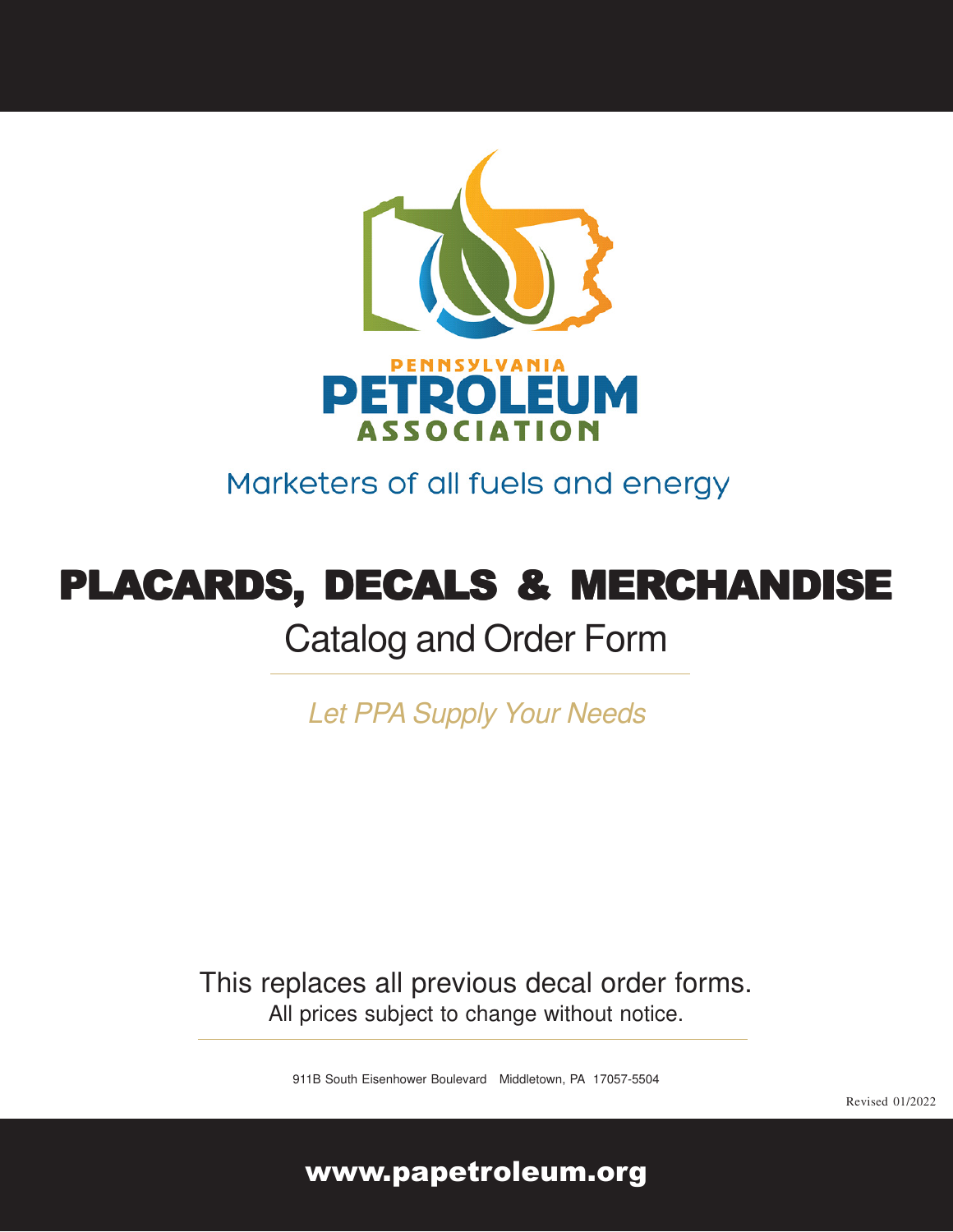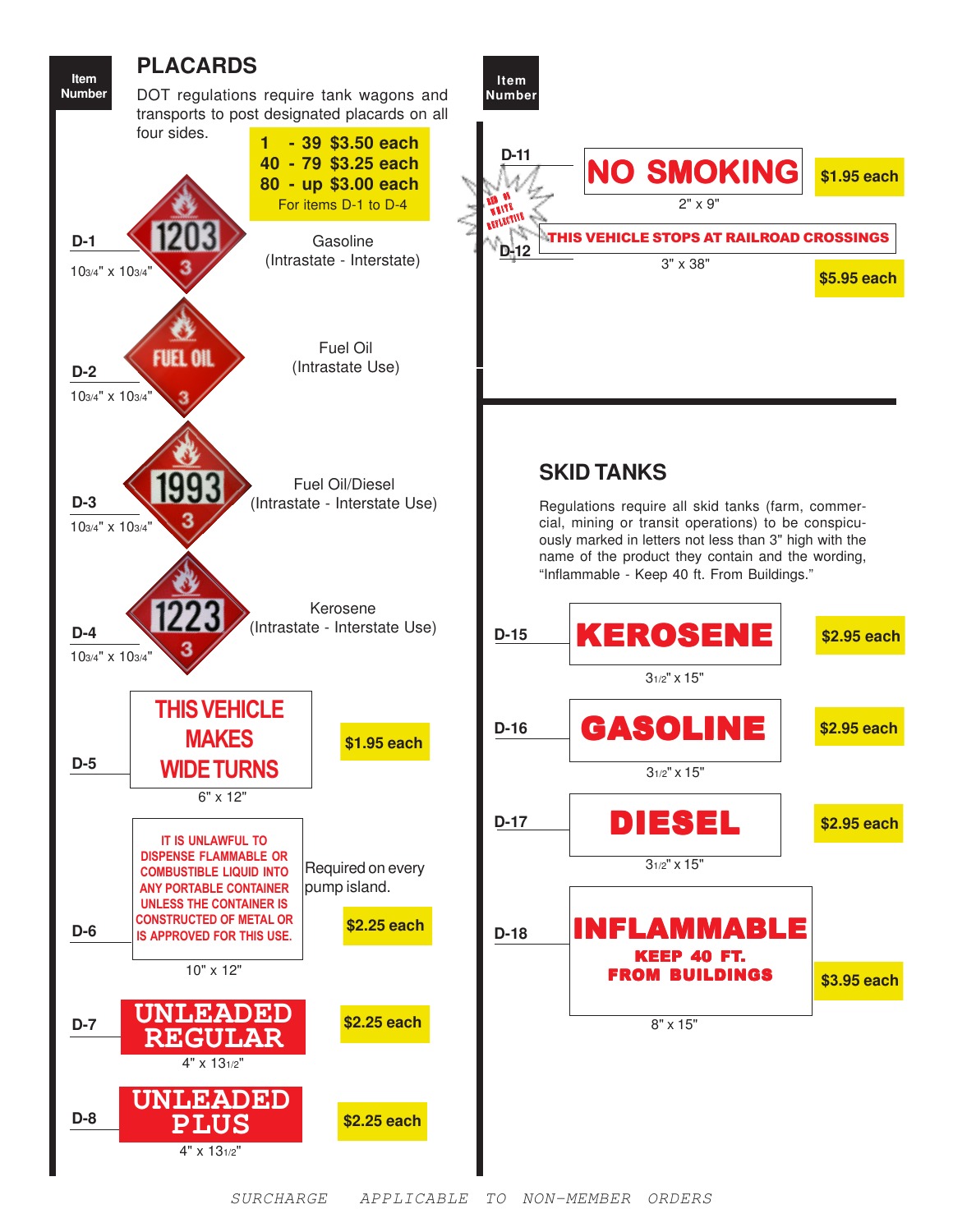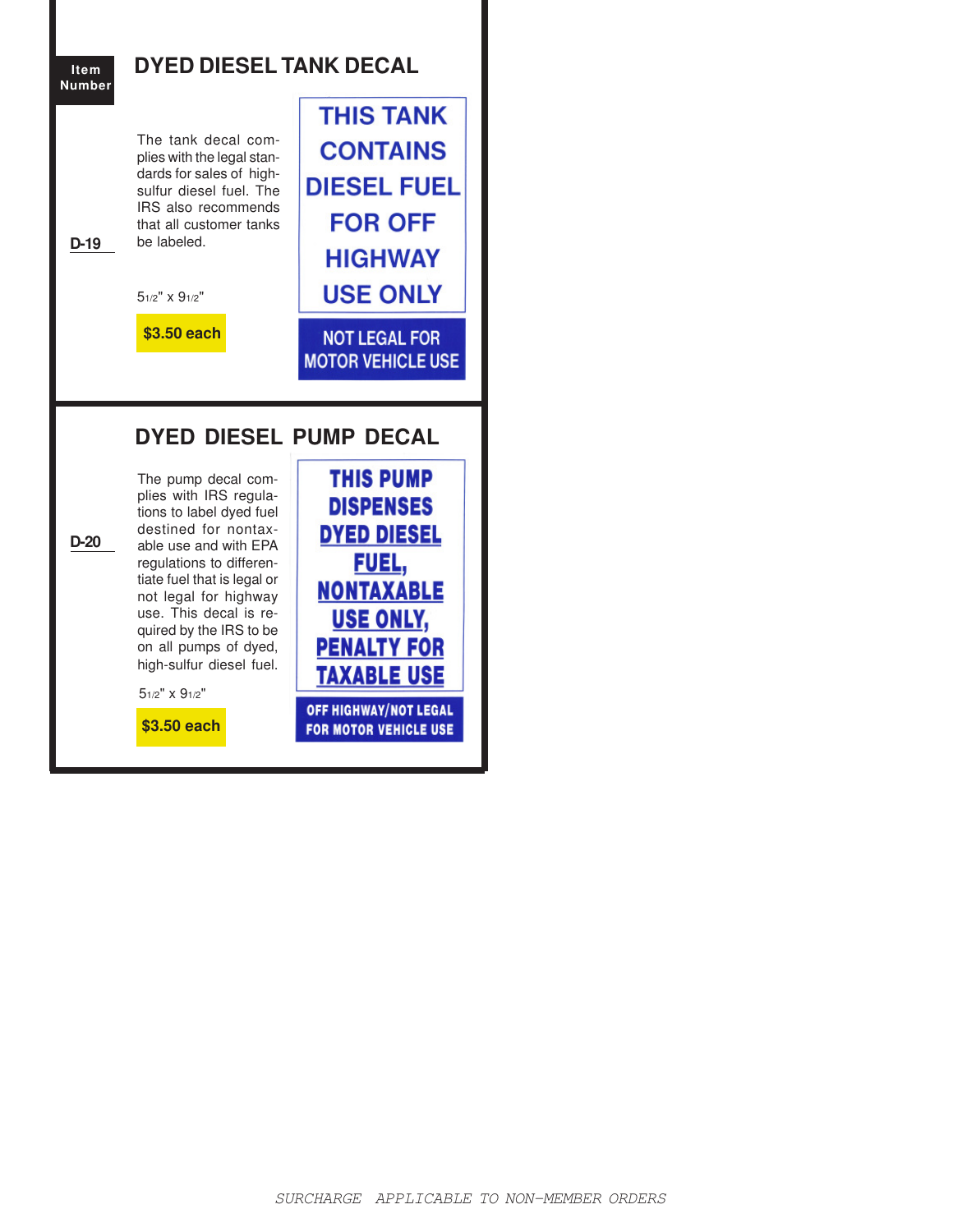

**B-31**

**B-32**

### **PETROLEUM MARKETING EMPLOYEE "RIGHT TO KNOW" INFORMATIONAL BROCHURE**

#### **\$ .50 each**

Under the SARA Title III program of federal and state "Right to Know" regulations, each company is required to train and provide information on OSHA health standards to employees.

As part of the required training sessions, PPMCSA has developed the Petroleum Marketing Employee "Right to Know" Informational Brochure, which covers the "Basic Guidelines to Potentially Hazardous Materials," for distribution to each of your employees. Training can be conducted at meetings discussing the hazards of the products you handle and the methods of personal safety.

This brochure is a starting point in your training program. After each employee reads it thoroughly, have them sign and date the coupon, and file it in your "Right to Know" training file. Please note: All new employees must be provided with this type of brochure, so order extra copies.

**Remember**, "Right to Know" training is required by law, so keep company records of all training meetings.





### **HAZMAT MADE EASIER HANDBOOK**

**\$4.75 each**

This all-new handbook gives your employees a basic overview of key hazmat requirements without overloading them with details and hard-to-understand terminology. It takes a very simple approach, using large type, plain English and lots of full-color illustrations.

Use it to help your employees more easily understand their responsibilities when handling, shipping, and transporting hazardous materials.

There is even a section on hazmat security which includes recommended practices.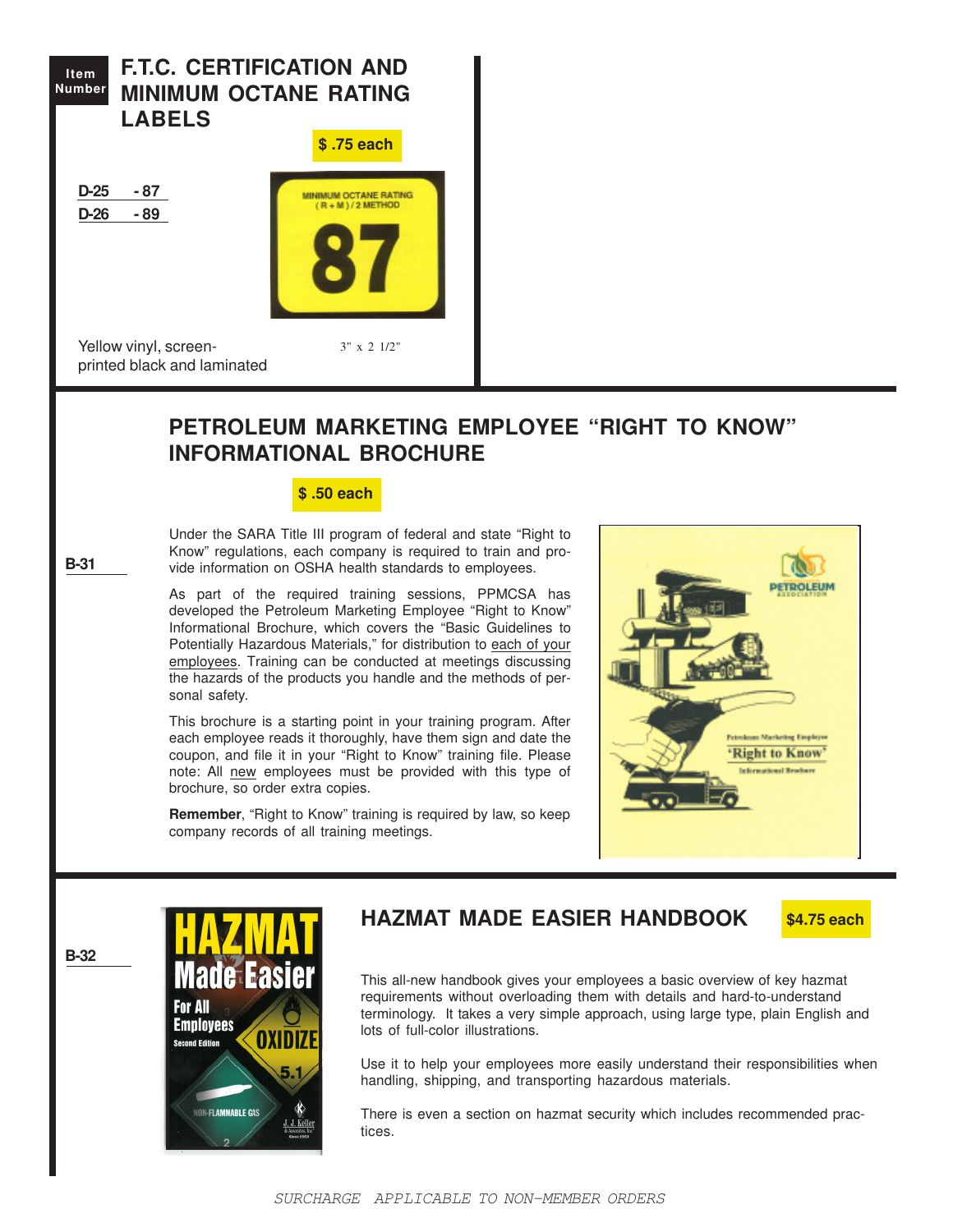| <b>Item</b><br><b>Number</b> | <b>BOOKS/MANUALS/BROCHURES</b>                                                                                                                                                                                                                                                                                                                                         |                           | <b>Efficient Oilheat.</b><br>An Energy Conservation Guide                             |                                                                                                                                                                                                                                                                                                       |
|------------------------------|------------------------------------------------------------------------------------------------------------------------------------------------------------------------------------------------------------------------------------------------------------------------------------------------------------------------------------------------------------------------|---------------------------|---------------------------------------------------------------------------------------|-------------------------------------------------------------------------------------------------------------------------------------------------------------------------------------------------------------------------------------------------------------------------------------------------------|
| <b>B-36</b>                  | NFPA 31 Standard for the Installation of<br><b>Oil-Burning Equipment</b>                                                                                                                                                                                                                                                                                               | <b>Call PPA for Price</b> |                                                                                       |                                                                                                                                                                                                                                                                                                       |
| <b>B-37</b>                  | Efficient Oilheat, An Energy<br><b>Conservation Guide</b><br>(Gold Technician Manual)                                                                                                                                                                                                                                                                                  | <b>Call PPA for Price</b> |                                                                                       | NATIONAL OILHEAT RESEARCH ALLIAN                                                                                                                                                                                                                                                                      |
| <b>B-38</b>                  | Oil Heat Technician's Manual<br>(Silver/Bronze)                                                                                                                                                                                                                                                                                                                        | <b>Call PPA for Price</b> | <b>NFPA</b><br>Standard for the Installation of<br>Oil-Burning Equipment<br>2016<br>鳳 | <b>SILVER</b>                                                                                                                                                                                                                                                                                         |
|                              | <b>FEDERAL MOTOR CARRIER</b><br><b>SAFETY REGULATIONS</b><br><b>POCKETBOOK</b>                                                                                                                                                                                                                                                                                         |                           |                                                                                       |                                                                                                                                                                                                                                                                                                       |
|                              |                                                                                                                                                                                                                                                                                                                                                                        |                           | <b>EMERGENCY RESPONSE</b><br><b>GUIDEBOOK</b>                                         |                                                                                                                                                                                                                                                                                                       |
|                              | Federal regulations re-<br><b>Federal Motor Carrier</b><br>quire that every distribu-<br>tor have a copy in their<br>office.                                                                                                                                                                                                                                           |                           | <b>EMERGENCY RESPONSE</b><br><b>GUIDEBOOK</b>                                         | \$6.00 each<br>Regulations adopted by the<br>Department of Transportation                                                                                                                                                                                                                             |
| <b>B-39</b>                  | \$8.00 each                                                                                                                                                                                                                                                                                                                                                            | <b>B-40</b>               | A GUIDEBOOK FOR FIRST RESPONSERS<br>DURING THE INITIAL PHASE OF A                     | require an Emergency Re-<br>sponse notification and tele-<br>phone number as listed in 49<br>CFR, Part 172, effective De-<br>cember 31, 1990. This ruling<br>applies to vehicles transport-<br>ing gasoline, fuel oil and any<br>hazardous materials in inter-                                        |
|                              | You'll find this pocketbook convenient and help-<br>ful in meeting DOT safety compliance require-<br>ments. Its sections and sub-sections are high-<br>lighted in bold type in a format that makes infor-<br>mation quick and easy to find. It covers many vital<br>areas and contains the Federal Motor Carrier<br>Safety Regulations of the DOT, including Part 399- |                           | GEROUS GOODS/HAZARDOUS MATERIALS INCIDENT                                             | state or intrastate commerce.<br>One of the requirements that<br>must be met is that every bulk plant or terminal be<br>equipped with the Emergency Response Guidebook OR<br>information from it applying to the products handled. Also,<br>some major oil company terminals are requiring the guide- |

Employee Safety and Health Standards and a 7 page list of Schedule I drugs and other sub-

stances.

book in vehicles to be loaded.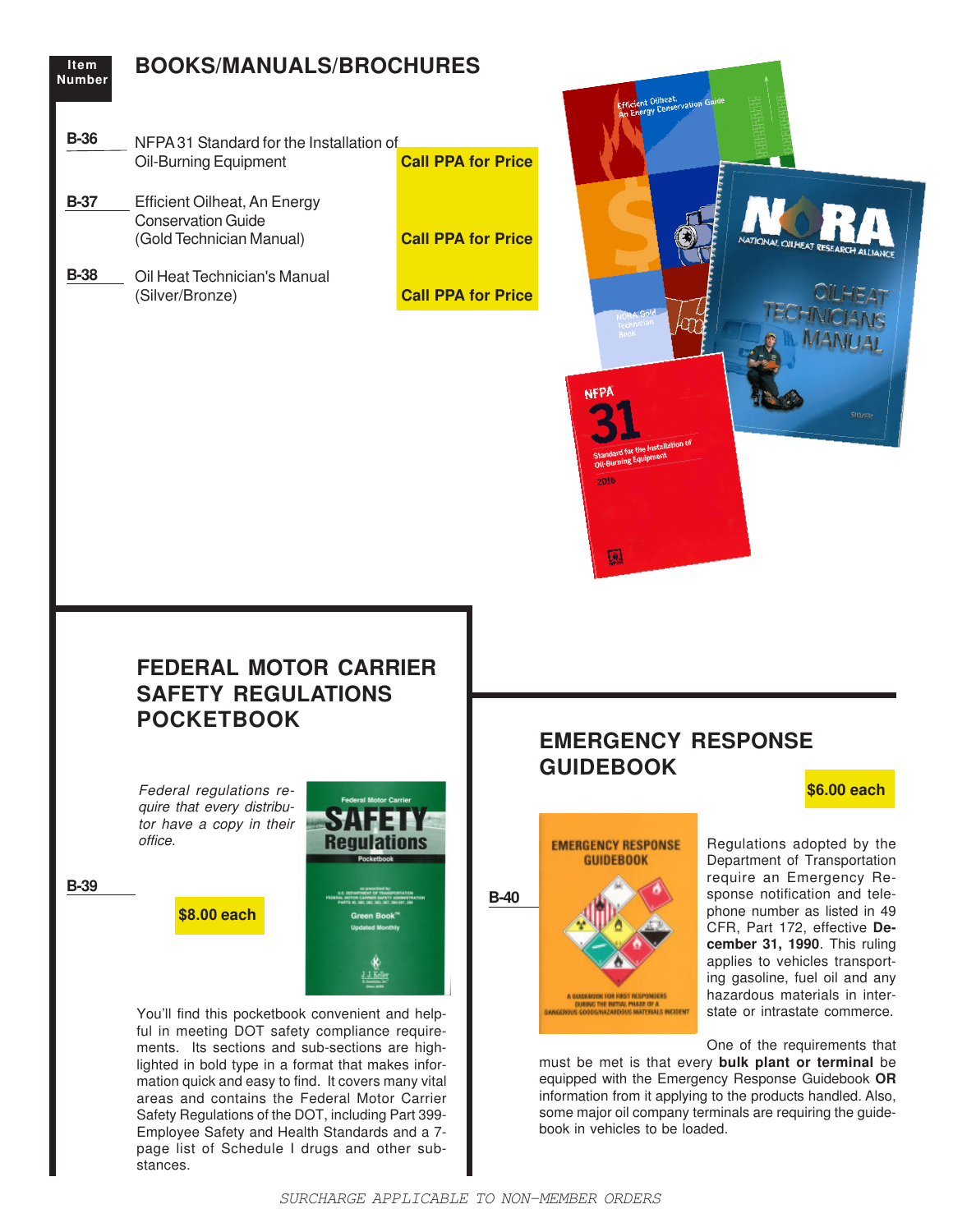#### **Item Number CONDITION REPORT MCSD DRIVER VEHICLE**

| CARRIER<br><b>ADDRESS</b><br>DRIVER'S VEHICLE CONDITION REPORT<br>DATE<br>EQUIP, NO<br><b>REPAIRS OR ADJUSTMENTS</b><br>NEEDED AT END OF TRIP<br><b>AFTER TRIP</b><br><b>ITEM</b><br>Brakes - Service<br>Brakes - Hand<br>Steering<br><b>Windshield Wipers</b><br>Defroster<br>Horn<br>R.V. Mirrors<br>Engine<br>Clutch<br><b>Drive Line</b><br>Transmission<br>Exhaust<br>Speedometer<br><b>Tires &amp; Wheels</b><br>Lights<br>Reflectors<br><b>Traller Connections</b> | Must be submitted at the<br>completion of day or tour of<br>duty by the driver of the ve-<br>hicle. The driver must list any<br>deficiencies or defects dis-<br>covered by him which would<br>be likely to affect the safety<br>of the vehicle's operation or<br>cause a breakdown. If none<br>- so state. Reports shall be<br>maintained by the motor car-<br>rier for a least 3 months. |  |  |  |  |  |
|---------------------------------------------------------------------------------------------------------------------------------------------------------------------------------------------------------------------------------------------------------------------------------------------------------------------------------------------------------------------------------------------------------------------------------------------------------------------------|-------------------------------------------------------------------------------------------------------------------------------------------------------------------------------------------------------------------------------------------------------------------------------------------------------------------------------------------------------------------------------------------|--|--|--|--|--|
| <b>Cooling System</b><br><b>Fuel System</b><br>Battery<br><b>Emergency Equipment</b><br>Fire Extinguisher<br>Placards<br>CHECK FACH<br>$V - QK$<br>Driver's Signature After Trin<br>x - UNBATEL-<br><b>EAC10ny</b>                                                                                                                                                                                                                                                        | 4" x 9" - 100 per pad<br>Minimum order - 5 pads<br><b>\$2.50 each</b><br>5 - 25 pads                                                                                                                                                                                                                                                                                                      |  |  |  |  |  |
| Date Repairs Completed<br>Signature of Shop Foreman or Mechanic<br>Driver's Signature After Repairs                                                                                                                                                                                                                                                                                                                                                                       | 50 pads<br>\$2.40 each<br>26<br>÷,<br><b>\$2.30 each</b><br>up pads<br>51                                                                                                                                                                                                                                                                                                                 |  |  |  |  |  |

## **VINYL PVC GLOVES**

**G-43A** 12" Slip-on gloves are jersey-lined black with grip-coating. Ideal for gasoline drivers.

**G-43B** 14" same as above.

**\$53.00 per dozen**

**\$45.00 per dozen**

## **ACCIDENT REPORT KIT**

**K-44**

### **\$2.50 each**

For interstate and intrastate drivers ... step-bystep procedures and instructions for drivers to get the right information, talk only to the right people and protect themselves and the company from civil and criminal liability. Practical and convenient - printed on heavy stock for ease of recording.



#### **Item Number MCSD MAINTENANCE RECORDING & FILING FORM**

(Inside Portion of 119-F File Folder Pictured)

|             | PONER<br><b>HAIT</b> |                                                                 |                                            |                      |                                                                                  |            |                  |            |                   |                          |                    |
|-------------|----------------------|-----------------------------------------------------------------|--------------------------------------------|----------------------|----------------------------------------------------------------------------------|------------|------------------|------------|-------------------|--------------------------|--------------------|
|             | NUMBER               |                                                                 |                                            |                      |                                                                                  |            |                  |            |                   |                          |                    |
|             |                      |                                                                 |                                            |                      |                                                                                  |            |                  |            |                   |                          |                    |
|             | MAKE                 | MODE.                                                           | JAN                                        | FEB                  | MAR APR                                                                          | <b>MAY</b> | JUN              | JULY   AUG | SEPT OCT          | <b>NOV</b>               | DEC                |
|             | VE6B                 | DATE - IN - SERVICE                                             |                                            |                      | PLACE AN "X" IN APPLICABLE SQUARE ABOVE (IN PENCIL) FOR NEXT SCHEDULED           |            |                  |            |                   |                          |                    |
|             | BODY SERIAL NO.      |                                                                 |                                            |                      | MAINTENANCE AND PLACE FOLDER IN FILE FOR AUTOMATIC MAINTENANCE SCHEDULING SYSTEM |            |                  |            |                   |                          |                    |
| <b>B-42</b> |                      |                                                                 |                                            |                      |                                                                                  |            |                  |            |                   |                          |                    |
|             | ENGINE SERIAL NO.    |                                                                 |                                            |                      |                                                                                  |            | WORK CODES       |            |                   |                          |                    |
|             | TRANS, TYPE & VO.    |                                                                 | A-ADJUST                                   |                      |                                                                                  |            | C-OVERHAUL       |            | $W - PMA$         | (1005 MILE)              |                    |
|             | DIFF. TYPE & NO.     |                                                                 | $C - CLFAN$                                |                      |                                                                                  |            | <b>B-REPLACE</b> |            | $X$ $F14-6$       | <b>GRIPO MILET</b>       |                    |
|             | TIRE SIZE            |                                                                 | - INSPECT                                  |                      |                                                                                  |            | T - TIRE REPART  |            | $Y - P M \cdot C$ | (50.000 VILE)            |                    |
|             |                      |                                                                 |                                            | L LUBRICATE          |                                                                                  |            | TR - THE REPLACE |            | $Z = PML2$        | (100,000 MILE)           |                    |
|             |                      |                                                                 | $M - VODI - Y$                             |                      |                                                                                  |            | U - ROAD CAL.    |            |                   |                          |                    |
|             | TRAILER              | WRITE WORK CODES IN APPLICABLE SPACE(S)                         |                                            |                      |                                                                                  |            |                  |            |                   |                          |                    |
|             |                      |                                                                 |                                            |                      |                                                                                  |            |                  |            |                   |                          |                    |
|             |                      | <b>POWER LYIF</b>                                               |                                            | TRA LER              |                                                                                  |            |                  |            |                   |                          |                    |
|             |                      |                                                                 |                                            |                      |                                                                                  |            |                  |            |                   |                          |                    |
|             |                      |                                                                 |                                            |                      | EXPLAIN BILLOW AS COMPLETELY AS FOSSIBLE THE                                     |            |                  |            |                   |                          |                    |
|             | $-1$                 | <b>BRT</b>                                                      | 藍                                          |                      |                                                                                  |            |                  |            |                   |                          |                    |
|             |                      | <b>REAGAN COM</b>                                               |                                            | s.                   | WORK HERFORMED AND ALL COMPONENTS OF PARTS.                                      |            |                  |            |                   | <b>BARTS LABCR TOTAL</b> |                    |
|             |                      | ž                                                               |                                            | ×<br><b>IS</b>       | HEFAINED OR REPLACED - USE MORE THAN ONE LINE IF                                 |            |                  |            |                   | COST COST                | $ccs$ <sup>-</sup> |
|             |                      | 믦                                                               |                                            | R<br>ê               | <b>NECESSARY</b>                                                                 |            |                  |            |                   |                          |                    |
|             |                      | <b>BLECT</b> FIFCAL<br>CO Triade<br><b>SMAPE</b><br>ğ<br>ă<br>м | <b>CALLERS</b><br>$\widetilde{\mathbf{S}}$ |                      |                                                                                  |            |                  |            |                   |                          |                    |
|             |                      | а                                                               |                                            | к                    |                                                                                  |            |                  |            |                   |                          |                    |
|             | DATE MILEAGE         | <b>NOTE-ME</b><br>×<br>٠<br>٠                                   | ٠                                          | ٠                    |                                                                                  |            |                  |            |                   |                          |                    |
|             |                      | ä<br>쳼<br>ε<br>8<br>ă.<br>×<br>8<br>в<br><b>Arrest</b>          | 大型                                         | Ř.<br>$\overline{a}$ |                                                                                  |            |                  |            |                   |                          |                    |
|             |                      |                                                                 |                                            |                      |                                                                                  |            |                  |            |                   |                          |                    |
|             |                      |                                                                 |                                            |                      |                                                                                  |            |                  |            |                   |                          |                    |
|             |                      |                                                                 |                                            |                      |                                                                                  |            |                  |            |                   |                          |                    |
|             |                      |                                                                 |                                            |                      |                                                                                  |            |                  |            |                   |                          |                    |
|             |                      | i,                                                              |                                            |                      |                                                                                  |            |                  |            |                   |                          |                    |
|             |                      |                                                                 |                                            |                      |                                                                                  |            |                  |            |                   |                          |                    |
|             |                      |                                                                 |                                            |                      |                                                                                  |            |                  |            |                   |                          |                    |
|             |                      |                                                                 |                                            | ٠                    |                                                                                  |            |                  |            |                   |                          |                    |
|             |                      |                                                                 |                                            |                      |                                                                                  |            |                  |            |                   |                          |                    |
|             |                      |                                                                 |                                            |                      |                                                                                  |            |                  |            |                   |                          |                    |
|             |                      |                                                                 |                                            |                      |                                                                                  |            |                  |            |                   |                          |                    |
|             |                      |                                                                 |                                            |                      |                                                                                  |            |                  |            |                   |                          |                    |
|             |                      |                                                                 |                                            |                      |                                                                                  |            |                  |            |                   |                          |                    |
|             |                      |                                                                 |                                            |                      |                                                                                  |            |                  |            |                   |                          |                    |
|             |                      | <b>11.19</b>                                                    |                                            |                      |                                                                                  |            |                  |            |                   |                          |                    |
|             |                      |                                                                 |                                            |                      |                                                                                  |            |                  |            |                   |                          |                    |
|             |                      |                                                                 |                                            |                      |                                                                                  |            |                  |            |                   |                          |                    |
|             |                      |                                                                 |                                            |                      |                                                                                  |            |                  |            |                   |                          |                    |
|             |                      |                                                                 |                                            |                      |                                                                                  |            |                  |            |                   |                          |                    |
|             |                      |                                                                 |                                            |                      |                                                                                  |            |                  |            |                   |                          |                    |
|             |                      |                                                                 | <b>STORY</b>                               |                      |                                                                                  |            |                  |            |                   |                          |                    |
|             |                      | ×.<br>٠                                                         | $\sim$                                     |                      |                                                                                  |            |                  |            |                   |                          |                    |
|             |                      |                                                                 |                                            |                      |                                                                                  |            |                  |            |                   |                          |                    |
|             |                      |                                                                 |                                            |                      |                                                                                  |            |                  |            |                   |                          |                    |
|             |                      |                                                                 |                                            |                      |                                                                                  |            |                  |            |                   |                          |                    |
|             |                      |                                                                 |                                            |                      |                                                                                  |            |                  |            |                   |                          |                    |
|             |                      |                                                                 |                                            |                      |                                                                                  |            |                  |            |                   |                          |                    |
|             |                      |                                                                 |                                            |                      |                                                                                  |            |                  |            |                   |                          |                    |
|             |                      |                                                                 | $\cdot$                                    |                      |                                                                                  |            |                  |            |                   |                          |                    |
|             |                      |                                                                 |                                            |                      |                                                                                  |            |                  |            |                   |                          |                    |
|             |                      |                                                                 |                                            |                      |                                                                                  |            |                  |            |                   |                          |                    |
|             |                      |                                                                 |                                            |                      |                                                                                  |            |                  |            |                   |                          |                    |

Manila file folder for permanent recording of all preventive maintenance services, repairs, modifications, mileage and costs. These folders are ideal for holding all receipts, repair orders, invoices, etc. Easy-to-use format means these folders can be used in most existing systems without changing procedures. Features "Exclusive Automatic Maintenance Scheduling System."

|  | 1 - 25 folders \$1.50 each  |
|--|-----------------------------|
|  | 26 - 50 folders \$1.40 each |
|  | 51 - up folders \$1.25 each |